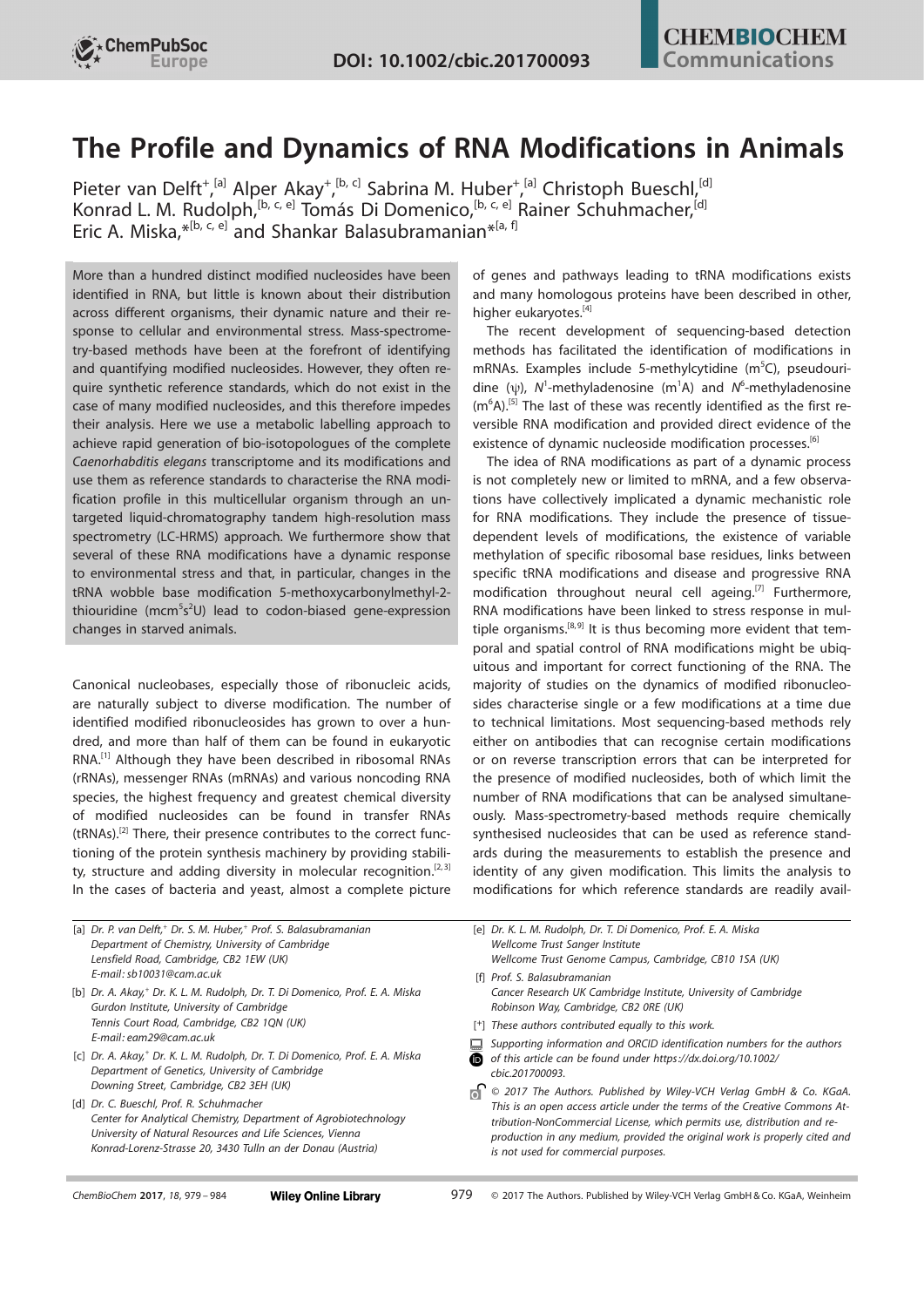

able. There are a few studies that describe MS-based methods that overcome the need for synthetic references and enable the characterisation of multiple nucleoside modifications at the same time.<sup>[10,11]</sup> In vivo, RNA modification landscapes of animals and their dynamic nature under different stress conditions are still unknown. Here we describe a method that enables the untargeted and automated characterisation of the most abundant RNA modifications in a multicellular organism under multiple stress conditions.

In this approach, we use metabolic labelling to generate bio-isotopologues of the Caenorhabditis elegans transcriptome and apply them as reference standards in a HRMS-based method for the identification of RNA modifications and their dynamic changes upon heat shock and starvation. Our results show that several RNA modifications exhibit changes in abundance levels upon stress induction, in a reversible manner. In particular, changes in the tRNA wobble base modification 5 methoxycarbonylmethyl-2-thiouridine (mcm<sup>5</sup>s<sup>2</sup>U) lead to codon-biased gene-expression changes in starved animals. We based our method on the powerful software tool MetExtract, originally developed for the automated extraction of metabolite-derived LC-MS signals from LC-HRMS full-scan data obtained from isotopically labelled biological samples.<sup>[12]</sup> We reasoned that this software could be adapted for the untargeted identification of nucleoside modifications in RNA from isotopically labelled whole organisms such as C. elegans.  $D-[1^3C_6]$ -Glucose had previously been used to isotopically label the bacterial transcriptome as it feeds into the pentose phosphate pathway (Figure S1 A in the Supporting Information).<sup>[10]</sup> We set out to culture C. elegans in the presence of isotopically labelled bacteria, serving as food, to transfer the isotopes from the Escherichia coli transcriptome to the C. elegans transcriptome and to generate bio-isotopologues of every modified ribonucleoside present in the animal. We first grew HT115 E. coli in the presence of  $D-[13C_6]$ glucose by adaption of previously reported methods.<sup>[10]</sup> In particular, we additionally added the amino acids from Dulbecco's modified Eagle's medium (DMEM) to the culture medium to avoid  $^{13}$ C incorporation into amino acids involved in de novo nucleotide synthesis and thus to achieve more uniform  ${}^{13}C_6$ -labelling rather than  ${}^{13}C_n$ -labelling (Figure S1B, C).

We then cultured C. elegans in the presence of the labelled bacteria for three generations, after which the nematodes were harvested for total RNA isolation (Figure 1). The degree of success of isotope incorporation into the C. elegans transcriptome was then assessed by LC-MS/HRMS analysis of enzymatically digested total RNA samples and subsequent assessment of the high-resolution mass spectrum of adenosine (Figure S1C). Having established the  $^{13}$ C-labelling of C. elegans RNA, we aimed to determine its most abundant RNA modifications. We thus fractionated total RNA into small  $(<$  200 nt) and large (>200 nt) RNAs (Figure S2) to increase the sensitivity for the less abundant—primarily tRNA—modifications in the small-RNA fraction.

A 2:1 mixture of labelled and unlabelled RNA (for each fraction) was then measured by HPLC-HRMS in the 250–500 m/z range (Figure 1). Unlabelled RNA was obtained from control

## **CHEMBIOCHEM** ommunications



Figure 1.<sup>13</sup>C-Labelling of the C. elegans transcriptome. C. elegans larvae were fed for three generations either with heavy-labelled E. coli that had been grown in media containing  $D-[1^3C_6]$ glucose and amino acids, or with unlabelled E. coli. Total RNA from labelled or unlabelled animals was isolated, size fractionated and subjected to LC-MS/HRMS analysis. A 1:2 ratio of RNA from unlabelled and labelled animals was used with MetExtract analysis for algorithm-based determination of RNA modifications. A 5% (v/v) mix of labelled RNA in unlabelled RNA was used for relative quantification of RNA modifications.

nematodes grown under standard conditions with unlabelled bacteria as a food source. The recorded data were then analysed by using a nucleoside-adapted version of the MetExtract software. The raw LC-HRMS data were mined for all ions coeluting and showing a mass shift corresponding to native and  $^{13}C_6$ -labelled isotopologues to produce an  $m/z$  list containing high-resolution masses likely to correspond to the different RNA nucleosides present in the mixture and readily detectable. These masses were then manually screened against masses from known RNA modifications listed in RNA modification databases to obtain potential structures.<sup>[1]</sup>

Thus, at this stage we had identified RNA modifications by their accurate masses and those of their corresponding, coeluting,  ${}^{13}C_6$  isotopologues. (Complete structural assignment was later achieved as described in the next section.) For this reason some residues were found more than once: the mass of methylcytidine, for instance, was found three times, presumably  $m^5C$ , 3-methylcytidine ( $m^3C$ ) and 2'-O-methylcytidine (Cm).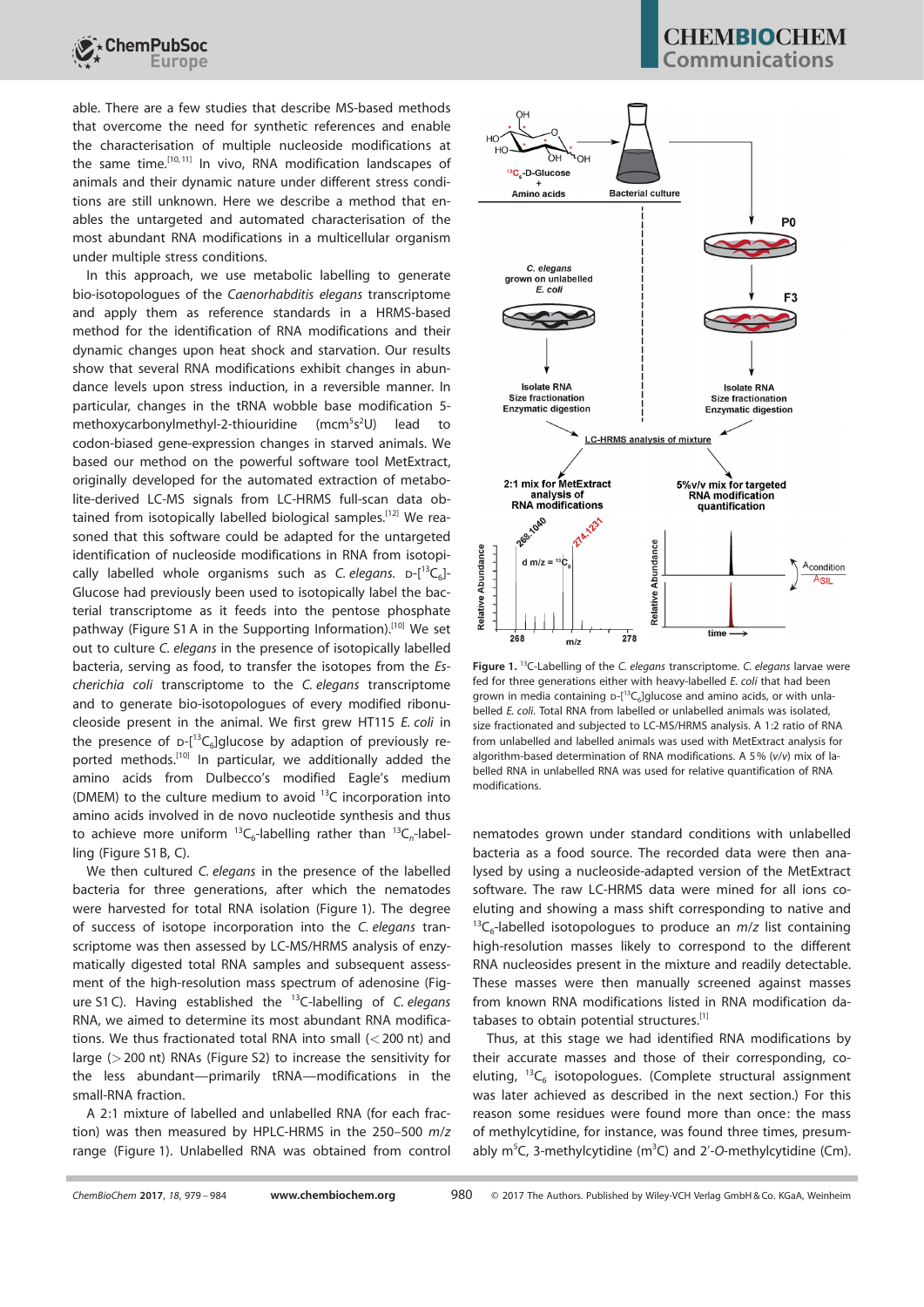Table 1. List of all modifications that could be assigned to known ribonucleoside modifications from a list of high-resolution masses obtained from the MetExtract algorithm.

| Modified residue                                             | No. found in RNAs<br>$<$ 200 nt<br>$>$ 200 nt |   | Abbrey                            |
|--------------------------------------------------------------|-----------------------------------------------|---|-----------------------------------|
| methylcytidine                                               | 3                                             | 3 | $mC^*$                            |
| methyluridine/methyl-pseudouridine                           | 2                                             | 3 | $mU^*/m\psi$                      |
| $N4$ -acetylcytidine                                         | 1                                             | 1 | ac <sup>4</sup> C                 |
| methyladenosine                                              | 3                                             | 3 | $mA*$                             |
| 5-methylaminomethyluridine                                   | 1                                             | 1 | mm <sup>5</sup> U                 |
| dimethyladenosine                                            | 1                                             | 1 | $m2A*$                            |
| methylguanosine                                              | 3                                             | 3 | $mG*$                             |
| dimethylguanosine                                            | 1                                             | 2 | $m2G*$                            |
| trimethylguanosine                                           | 1                                             | 1 | $m_3G^*$                          |
| 5-methoxycarbonylmethyl-2-thiouridine                        |                                               | 1 | mcm <sup>5</sup> s <sup>2</sup> U |
| N <sup>6</sup> -isopentenyladenosine                         |                                               | 1 | i <sup>6</sup> A                  |
| $N^6$ -threonylcarbamoyl-adenosine                           |                                               | 1 | $t^6A$                            |
| inosine                                                      |                                               |   |                                   |
| methylinosine                                                |                                               |   | $ml*$                             |
| 5-methylaminomethyluridine                                   |                                               |   | $mm5$ U                           |
| 5-(Carboxy(hydroxy)methyl)uridine<br>methyl ester            |                                               |   | mchm <sup>5</sup> U               |
| queuosine                                                    | 1                                             |   | Ο                                 |
| 2-methylthio-N <sup>6</sup> -threonyl-carbamoyl<br>adenosine |                                               |   | $ms^2t^6A$                        |
| 3-(3-amino-3-carboxypropyl)uridine                           | 1                                             |   | acp <sup>3</sup> U                |

A full list of extracted high-resolution masses is provided in Table S1. Superscripted numbers indicate the positions of the modifications on the nucleobases. \*: Modified ribonucleoside residues detected with known number and kind of substituents but unknown position(s) of modification(s) due to their identification by high-resolution mass only.

Altogether, we identified 21 and 26 modifications in the C. elegans large- and small-RNA fractions, respectively (Table 1). In the small-RNA fraction we observed the m/z value corresponding to 3-(3-amino-3-carboxypropyl)uridine (acp<sup>3</sup>U) and its corresponding  $^{13}C_6$  isotopologue, a modification that has not been previously described in eukaryotic RNA, thus demonstrating the potential of our approach for the discovery of modified ribonucleosides in a completely untargeted fashion.

Next, we aimed to quantify the RNA modification landscape of C. elegans under physiological stress to improve understanding of the relationship between modified RNAs and stress response pathways. Heat stress and starvation are two stress conditions that lead to large-scale gene-expression changes in animals.<sup>[13]</sup> We either subjected C. elegans larvae to heat shock by shifting adult animals from 20 to  $37^{\circ}$ C for 4 h or we starved the animals by removing their food source for 4 h at 20 $^{\circ}$ C. Within 4 h either of heat stress or of starvation, adult C. elegans animals showed gene-expression changes that were specific to each stress condition: upon heat stress several heat-shock factors were strongly upregulated (Figure S4A), whereas geneexpression changes upon starvation strongly overlapped with previous starvation data on C. elegans (Figure S4B).

Having established the stress conditions, we then aimed to quantify the changes in RNA modifications under these conditions of heat shock and starvation. We focused on RNA modifications that we had profiled earlier (Table 1) and could easily detect. By using the HPLC-MS/HRMS comparative quantitation

method, we tried to capture the changes in the RNA modification landscape of C. elegans before and after stress induction. This was achieved by spiking in digested  $^{13}C_6$ -labelled RNA at 5%, v/v into unlabelled digested RNA obtained from stressed (heat-shocked or starved) or control animals and subjecting the mixture to targeted LC-MS/HRMS analysis. Where possible, standards from commercial and synthetic sources were used to identify the presence of most residues unequivocally  $(m^1A,$ m<sup>6</sup>A, i<sup>6</sup>A, N<sup>4</sup>-acetylcytidine (ac<sup>4</sup>C), m<sup>5</sup>C, Cm, Gm, N<sup>2</sup>,N<sup>2</sup>-dimethylguanosine (m<sup>2</sup><sub>2</sub>G), 7-methylguanosine (m<sup>7</sup>G), I, Um, 5-methyluridine ( $m<sup>5</sup>U$ ), mcm<sup>5</sup>s<sup>2</sup>U); moreover, with the added selectivity of tandem mass spectrometry (MS/HRMS), other residues for which standards are not available could also be assigned by taking the co-elution of their fragments masses into account (i.e.,  $t^6$ A, ms<sup>2</sup> $t^6$ A, acp<sup>3</sup>U). We were unable to resolve putative  $m<sup>1</sup>G$  and  $m<sup>2</sup>G$ . However, because these residues do not change we did not proceed further in structurally identifying them and refer to these residues as mG (base-methylated guanosine). The peak areas of each modified nucleoside and its corresponding  $^{13}C_6$  bio-isotopologues, present in the spike-in, were then determined in each sample, and their ratio was calculated  $(A_{condition}/A_{SIL}$ , SIL = stable isotope labelling) to obtain a normal-



Figure 2. Relative quantification of RNA modifications in A) large-RNA or B) small-RNA fractions variously from control (blue), starved (red) or heatshocked (yellow) C. elegans  $\frac{p}{p}$  < 0.05, \*\* p(adjusted) < 0.05]. The modifications in green were identified with the aid of the added selectivity of MS/ HRMS and a reference standard from a synthetic or commercial source. C) Normalised ratios of mcm<sup>5</sup>s<sup>2</sup>U in small-RNA fraction upon starvation and after starvation rescue (to avoid age-dependent changes, age-matched control animals were used alongside the rescue animals).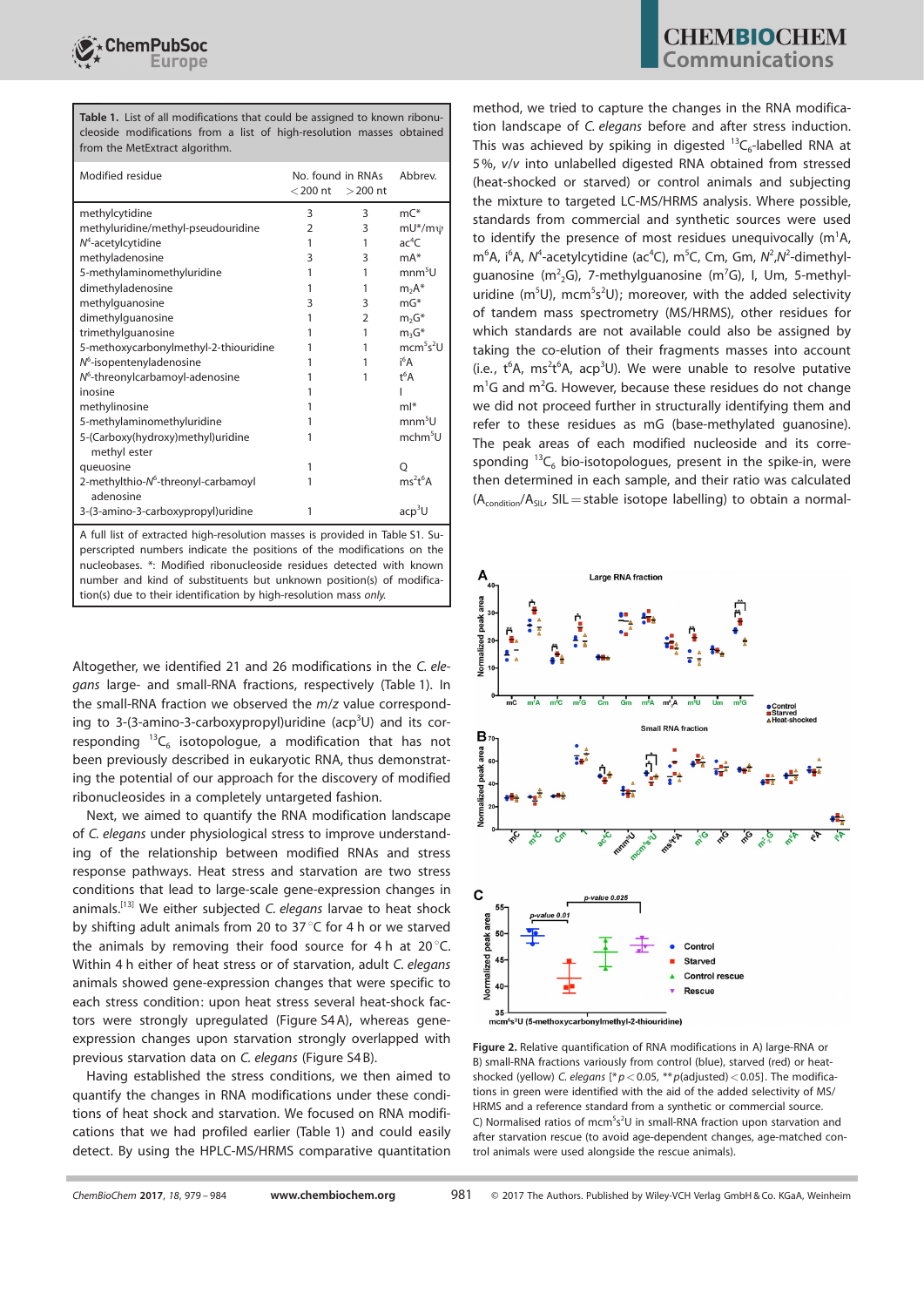

ised peak area for every modification under three different sets of conditions (control, starved, heat shocked, Figure 1).

Next, we compared the normalised peak areas of stressexposed nematodes with those of control animals for every modification (Figure 2A, B). We observed only two significant  $(p < 0.05)$  RNA modification changes in heat-shocked animals: the  $N^2$ , $N^2$ , $7$ -trimethylguanosine (m<sup>2,2,7</sup>G) residue showed a strong reduction in the large-RNA fraction, and mcm<sup>5</sup>s<sup>2</sup>U levels showed a modest decrease in the small-RNA fraction. On the other hand, starvation induced numerous RNA modification changes in both the large- and the small-RNA populations. Interestingly, in the large-RNA fraction in particular, we observed that several base methylations increased upon starvation; these included m<sup>5</sup>C, m<sup>1</sup>A, m<sup>7</sup>G, m<sup>5</sup>U, m<sup>2,2,7</sup>G and m<sup>2</sup><sub>2</sub>G. Observable RNA modification changes upon starvation in the small-RNA fraction were constrained to two known tRNA wobble base modifications: ac<sup>4</sup>C and mcm<sup>5</sup>s<sup>2</sup>U levels both decreased in starved animals. We validated our results by absolute quantification of two of the RNA modifications by a method previously reported by  $us^{[14]}$  in which m<sup>5</sup>C levels in the large-RNA fraction were indeed found to be significantly increased upon starvation (Figure S5A,  $p < 0.05$ ), whereas m<sup>6</sup>A levels in the large-RNA fraction showed no change between control and starved animals (Figure S5 B). Both these absolute quantitations are in line with the relative quantification method based on bio-isotopologues presented here. Overall, this allowed us to determine the relative abundance of multiple RNA modifications in whole animals upon stress induction.

To gain a full picture of the dynamic nature of RNA modifications, we tried to determine whether or not the stress-induced changes in RNA modifications are reversible. To this end we rescued starved animals by reintroducing food and compared the changes in RNA modifications to those in age-matched control animals. All RNA modifications that were significantly altered upon starvation showed a general trend of reversal upon starvation rescue, with, for example,  $m^5C$  and  $m^5U$  in the large-RNA fraction (Figure S6) and mcm<sup>5</sup>s<sup>2</sup>U in the small-RNA fraction reversing significantly. As shown in detail for mcm $5s^2$ U in Figure 2C the levels of this modification were significantly lowered upon starvation, whereas upon rescue ( $p$  value  $< 0.01$ ) its levels no longer differed from those in the control population. Absolute quantification of m<sup>5</sup>C and m<sup>6</sup>A in the large-RNA fractions of rescued animals and control animals (Figure S5C, D) were again in line with our relative quantification measurements: that is, we measured no difference between control and rescued populations for these modifications. Our results show that several RNA modifications not only respond to stress conditions, but are also dynamically regulated between stress and normal growth conditions of C. elegans. We were particularly interested in the tRNA wobble base modification mcm<sup>5</sup>s<sup>2</sup>U, which showed levels that were significantly reduced in starved animals but were then restored to wild-type levels upon reintroduction of food. mcm<sup>5</sup>s<sup>2</sup>U is found in tRNA-Lys<sup>UUU</sup>,  $tRNA-Glu<sup>UUC</sup>$  and  $tRNA-GIn<sup>UUG</sup>$  at position  $U_{34}$  of the anticodon loop and it is required for cell viability and animal development.<sup>[15]</sup> Loss of mcm<sup>5</sup>s<sup>2</sup>U has been linked to inefficient trans-

lation, ribosome stalling and protein misfolding in cases of genes that are enriched for codons AAA, GAA and CAA.[9]

To test whether starvation-induced reduction of mcm<sup>5</sup>s<sup>2</sup>U levels leads to codon-specific changes in gene expression, we analysed the codon enrichment of AAA, GAA and CAA in comparison with all other codons, among genes that show differential expression upon starvation (Figure S4). Surprisingly, the codons AAA and GAA show significant enrichment in differentially expressed genes after starvation (Figure 3 A). Previously,



Figure 3. Starvation-induced codon enrichment among differentially expressed genes. Codon enrichment of AAA, GAA and CAA in comparison with all other codons in A) starved animals, and B) heat-shocked animals (95% prediction intervals are marked by dashed lines, difference is calculated by weighing codon abundance to gene expression levels in treated vs. control samples).

such codon effects on translation efficiency were observed upon performing either ribosomal profiling or proteomics experiments.<sup>[9]</sup> Our results show that such codon-biased effects of tRNA modifications can be captured by sequencing RNA, most likely due to stabilisation of these mRNAs on ribosomes.<sup>[9a]</sup> We did not see any such codon enrichment among the differentially expressed genes in heat-shocked animals (Figure 3 B), thus indicating that the enrichment of the codons AAA and GAA is specific to starvation response.

In summary, we used stable isotopes to label the transcriptome of the multicellular model organism C. elegans. We were able to identify the most abundant and readily detectable modifications in the large- and small-RNA fractions in an automated and untargeted fashion by using the labelled RNA in LC-MS/HRMS experiments. Furthermore, we used these bioisotopologues for relative LC-MS/HRMS quantification to show that some of these modifications exhibit dynamic changes in their global levels as a result of heat shock or dietary restriction. By combining RNA modification measurements with transcriptome analysis, we show that the wobble base modification mcm<sup>5</sup>s<sup>2</sup>U levels correlate with codon-biased gene expression. Currently, it is not easy to distinguish changes in RNA modification levels from changes in RNA levels where a certain modification exists. Nevertheless, by using bio-isotopologues to measure RNA modification levels and combining this with transcriptome-wide analysis of gene expression it is possible to uncover important links between RNA modifications and animal physiology. It will be important to explore the mecha-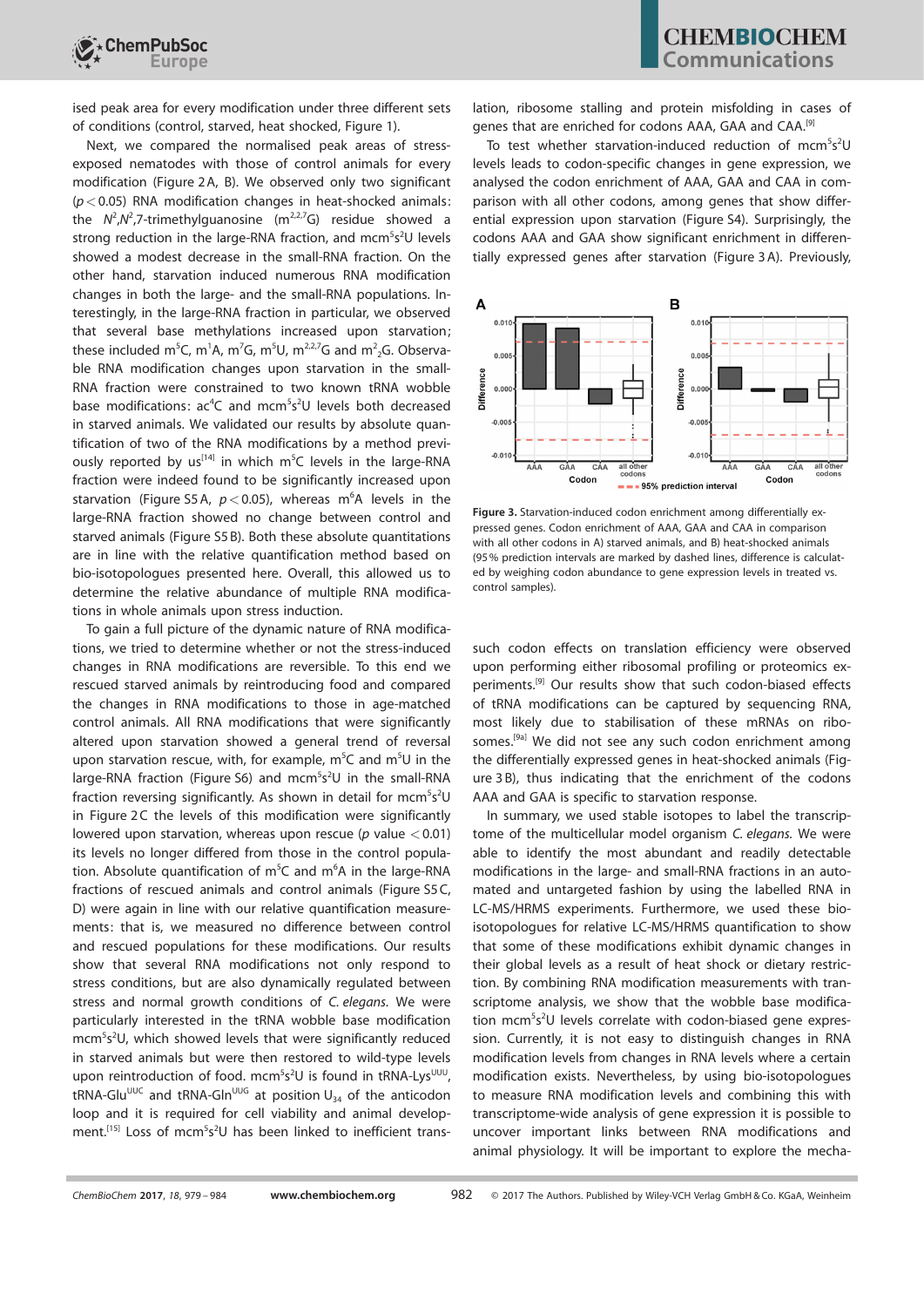

nisms of how RNA base modifications respond to environmental stress in eukaryotes in future work.

#### Experimental Section

Starter cultures of E. coli HT115 strain were grown overnight in M9 minimal medium supplemented with  $p$ -glucose ( $^{12}C$  or  $^{13}C$ , 0.2%,  $w/v$ ) and MgSO<sub>4</sub> (1 mm). Starter cultures were used for growing fresh E. coli HT115 cultures in M9 minimal medium to an  $OD<sub>600</sub>$  of 0.8–1.0. Bacterial cultures were pelleted for RNA isolation or C. elegans culture. Resuspended bacteria were seeded to NGM-N agarose plates, and the plates were left to dry overnight. Ten larval stage 1 animals were placed on seeded NGM-N agarose plates with the labelled bacteria and left to grow for two generations. Adult F1-generation animals were bleached to obtain a synchronous population of F2-generation animals. F2 animals were placed on freshly seeded NGM-N plates with labelled bacteria and grown to adult stage. Adult animals were washed off the plates and pelleted before DNA and RNA isolation. Synchronised populations of L1 animals were grown until the young adult stage. For heat stress, animals were transferred to  $37^{\circ}$ C incubators for 4 h with food. After 4 h, animals were washed off the plates, cleaned from bacteria by washing in M9 buffer  $(3\times)$  and stored in TRIsure (Bioline) reagent for subsequent RNA isolation. For starvation experiments, young adult stage animals were washed off the plates using M9 buffer and plated either on food plates for control or on empty plates for starvation. Animals were left at  $20^{\circ}$ C for 4 h. After 4 h, animals were washed off the plates, cleaned by washing in M9 buffer  $(3x)$  and stored in TRIsure reagent for RNA isolation. For rescue experiments, control and starved animals were plated on plates with food and left for 8 h at  $20^{\circ}$ C.

Isolated total RNA (see the Supporting Information) was fractionated into "small" and "large" RNAs with the aid of a Quick-RNA Mini-Prep kit (Zymo Research) according to the manufacturer's instructions.

Enzymatic digests of size-fractionated RNA were mixed in a 1:2 ratio ( $M/M$  based on RNA amounts). For the  $<$  200 nt fraction the unlabelled RNA (1.5 µg) was added to the  $^{13}$ C SIL small RNA (3 µg). For the  $>$  200 nt fractions, 3 and 6  $\mu$ g, respectively, were used. LC-HRMS was performed with a Thermo Ultimate 3000 UHPLC system equipped with a Waters HSS-T3 column and coupled to a Thermo Qexactive hybrid mass spectrometer. LC conditions were as follows: H<sub>2</sub>O/MeCN solvent system (formic acid, 0.1%); HRMS was performed in Full MS-SIM mode, resolution 35000, scan range 250–500 m/z.

Using the absolute concentration of rC as a reference for the amount of RNA in each sample (Table S2) we adjusted the samples' RNA concentrations. <sup>13</sup>C-Labelled RNA digest (5%, v/v) was added as the internal reference standard. With the same experimental setup, LC-MS/HRMS was then performed with the machine operated in MRM mode; resolution 35 000 and inclusions as listed in Table S3.

Complete experimental procedures are provided in the Supporting Information.

#### Acknowledgements

The authors wish to thank Kay Harnish and Sylviane Moss for high-throughput sequencing. This work was supported by European Union (FP7-PEOPLE-2013-IEF/624885, P.v.D), a CRUK Programme Grant (C9681/A18618, S.B.), CRUK Core funding (C14303/A17197, S.B.), The Wellcome Trust (WT099232, S.B.), Cancer Research UK (C13474/A18583, E.A.M.), the Austrian Science Fund (SFB-3715, C.B., R.S.) and the Government of Lower Austria (NovAlgo project, C.B., R.S.).

### Conflict of Interest

The authors declare no conflict of interest.

Keywords: Caenorhabditis elegans · isotopic labeling · mass spectrometry · RNA modifications · stress response · tRNA

- [1] a) W. A. Cantara, P. F. Crain, J. Rozenski, J. A. McCloskey, K. A. Harris, X. Zhang, F. A. P. Vendeix, D. Fabris, P. F. Agris, [Nucleic](https://doi.org/10.1093/nar/gkq1028) Acids Res. 2011, 39, [D195](https://doi.org/10.1093/nar/gkq1028) [–D201;](https://doi.org/10.1093/nar/gkq1028) b) M. A. Machnicka, K. Milanowska, O. O. Oglou, E. Purta, M. Kurkowska, A. Olchowik, W. Januszewski, S. Kalinowski, S. Dunin-Horkawicz, K. M. Rother, M. Helm, J. M. Bujnicki, H. Grosjean, [Nucleic](https://doi.org/10.1093/nar/gks1007) Acids Res. 2013, 41[, D262](https://doi.org/10.1093/nar/gks1007) [–D267.](https://doi.org/10.1093/nar/gks1007)
- [2] T. Carell, C. Brandmayr, A. Hienzsch, M. Müller, D. Pearson, V. Reiter, I. Thoma, P. Thumbs, M. Wagner, [Angew. Chem.](https://doi.org/10.1002/anie.201201193) Int. Ed. 2012, 51, 7110-[7131;](https://doi.org/10.1002/anie.201201193) [Angew. Chem.](https://doi.org/10.1002/ange.201201193) 2012, 124, 7220 – 7242.
- [3] a) P. F. Agris, [Nucleic](https://doi.org/10.1093/nar/gkh185) Acids Res. 2004, 32[, 223– 238](https://doi.org/10.1093/nar/gkh185); b) P. F. Agris, F. A. Vendeix, W. D. Graham, J. Mol. Biol. [2007](https://doi.org/10.1016/j.jmb.2006.11.046), 366, 1 – 13.
- [4] B. El Yacoubi, M. Bailly, V. de Crécy-Lagard, [Annu. Rev. Genet.](https://doi.org/10.1146/annurev-genet-110711-155641) 2012, 46, [69– 95](https://doi.org/10.1146/annurev-genet-110711-155641).
- [5] a) J. E. Squires, H. R. Patel, M. Nousch, T. Sibbritt, D. T. Humphreys, B. J. Parker, C. M. Suter, T. Preiss, [Nucleic](https://doi.org/10.1093/nar/gks144) Acids Res. 2012, 40[, 5023– 5033](https://doi.org/10.1093/nar/gks144); b) T. M. Carlile, M. F. Rojas-Duran, B. Zinshteyn, H. Shin, K. M. Bartoli, W. V. Gilbert, [Nature](https://doi.org/10.1038/nature13802) 2014, 515[, 143– 146](https://doi.org/10.1038/nature13802); c) S. Schwartz, D. A. Bernstein, M. R. Mumbach, M. Jovanovic, R. H. Herbst, B. X. León-Ricardo, J. M. En-greitz, M. Guttman, R. Satija, E. S. Lander, G. Fink, A. Regev, Cell [2014](https://doi.org/10.1016/j.cell.2014.08.028), 159[, 148– 162](https://doi.org/10.1016/j.cell.2014.08.028); d) D. Dominissini, S. Moshitch-Moshkovitz, S. Schwartz, M. Salmon-Divon, L. Ungar, S. Osenberg, K. Cesarkas, J. Jacob-Hirsch, N. Amariglio, M. Kupiec, R. Sorek, G. Rechavi, [Nature](https://doi.org/10.1038/nature11112) 2012, 485, 201 – 206; e) D. Dominissini, S. Nachtergaele, S. Moshitch-Moshkovitz, E. Peer, N. Kol, M. S. Ben-Haim, Q. Dai, A. Di Segni, M. Salmon-Divon, W. C. Clark, G. Zheng, T. Pan, O. Solomon, E. Eyal, V. Hershkovitz, D. Han, L. C. Doré, N. Amariglio, G. Rechavi, C. He, [Nature](https://doi.org/10.1038/nature16998) 2016, 530, 441 – 446.
- [6] a) G. Jia, Y. Fu, X. Zhao, Q. Dai, G. Zheng, Y. Yang, C. Yi, T. Lindahl, T. Pan, Y.-G. Yang, C. He, Nat. [Chem.](https://doi.org/10.1038/nchembio.687) Biol. 2011, 7[, 885– 887](https://doi.org/10.1038/nchembio.687); b) G. Zheng, J. A. Dahl, P. Fedorcsak, C. M. Huang, C. J. Li, C. B. Vågbø, Y. Shi, W. L. Wang, S. H. Song, Z. Lu, R. P. Bosmans, Q. Dai, Y. J. Hao, X. Yang, W. M. Zhao, W. M. Tong, X. J. Wang, F. Bogdan, K. Furu, Y. Fu, G. Jia, X. Zhao, J. Liu, H. E. Krokan, A. Klungland, Y. G. Yang, C. He, Mol. Cell [2013](https://doi.org/10.1016/j.molcel.2012.10.015), 49[, 18 –](https://doi.org/10.1016/j.molcel.2012.10.015) 29.
- [7] a) C. Brandmayr, M. Wagner, T. Brückl, D. Globisch, D. Pearson, A. C. Kneuttinger, V. Reiter, A. Hienzsch, S. Koch, I. Thoma, P. Thumbs, S. Mi-chalakis, M. Müller, M. Biel, T. Carell, [Angew. Chem.](https://doi.org/10.1002/anie.201203769) Int. Ed. 2012, 51, [11162](https://doi.org/10.1002/anie.201203769) [– 11165](https://doi.org/10.1002/anie.201203769); Angew. Chem. 2012, 124[, 11324](https://doi.org/10.1002/ange.201203769) – 11328; b) D. L. Lafontaine, Nat. [Struct.](https://doi.org/10.1038/nsmb.2939) Mol. Biol. 2015, 22, 11 – 19; c) A. G. Torres, E. Batlle, L. Ribas de Pouplana, [Trends](https://doi.org/10.1016/j.molmed.2014.01.008) Mol. Med. 2014, 20[, 306– 314](https://doi.org/10.1016/j.molmed.2014.01.008); d) M. Basanta-Sanchez, S. Temple, S. A. Ansari, A. D'Amico, P. F. Agris, [Nucleic](https://doi.org/10.1093/nar/gkv971) Acids Res. [2016](https://doi.org/10.1093/nar/gkv971), 44, e26.
- [8] a) J. Zhou, J. Wan, X. Gao, X. Zhang, S.-B. Qian, [Nature](https://doi.org/10.1038/nature15377) 2015, 526, 591-[594](https://doi.org/10.1038/nature15377); b) J. Fernández-Vázquez, I. Vargas-Pérez, M. Sansó, K. Buhne, M. Carmona, E. Paulo, D. Hermand, M. Rodríguez-Gabriel, J. Ayté, S. Leidel, E. Hidalgo, PLoS Genet. 2013, 9[, e1003647;](https://doi.org/10.1371/journal.pgen.1003647) c) M. Schosserer, N. Minois, T. B. Angerer, M. Amring, H. Dellago, E. Harreither, A. Calle-Perez, A. Pircher, M. P. Gerstl, S. Pfeifenberger, C. Brandl, M. Sonntagbauer, A. Kriegner, A. Linder, A. Weinhäusel, T. Mohr, M. Steiger, D. Mattanovich, M. Rinnerthaler, T. Karl, et al., Nat. [Commun.](https://doi.org/10.1038/ncomms7158) 2015, 6, 6158; d) F. Alings, L. P. Sarin, C. Fufezan, H. C. Drexler, S. A. Leidel, RNA [2015](https://doi.org/10.1261/rna.048199.114), 21[, 202– 212](https://doi.org/10.1261/rna.048199.114); e) P. C. Thiaville, R. Legendre, D. Rojas-Benítez, A. Baudin-Baillieu, I. Hatin, G. Chalancon, A. Glavic, O. Namy, V. de Crécy-Lagard, [Microb.](https://doi.org/10.15698/mic2016.01.473) Cell [2016](https://doi.org/10.15698/mic2016.01.473), 3[, 29 –45](https://doi.org/10.15698/mic2016.01.473); f) R. E. Rose, M. A. Pazos II, M. J. Crucio, D. Fabris, [Mol.](https://doi.org/10.1074/mcp.M115.054718) Cell. [Proteomics](https://doi.org/10.1074/mcp.M115.054718) 2016, 15, 932– 944; g) S. Blanco, R. Bandiera, M. Popis, S. Hussain, P. Lombard, J. Aleksic, A. Sajini, H. Tanna, R. Cortés-Garrido,